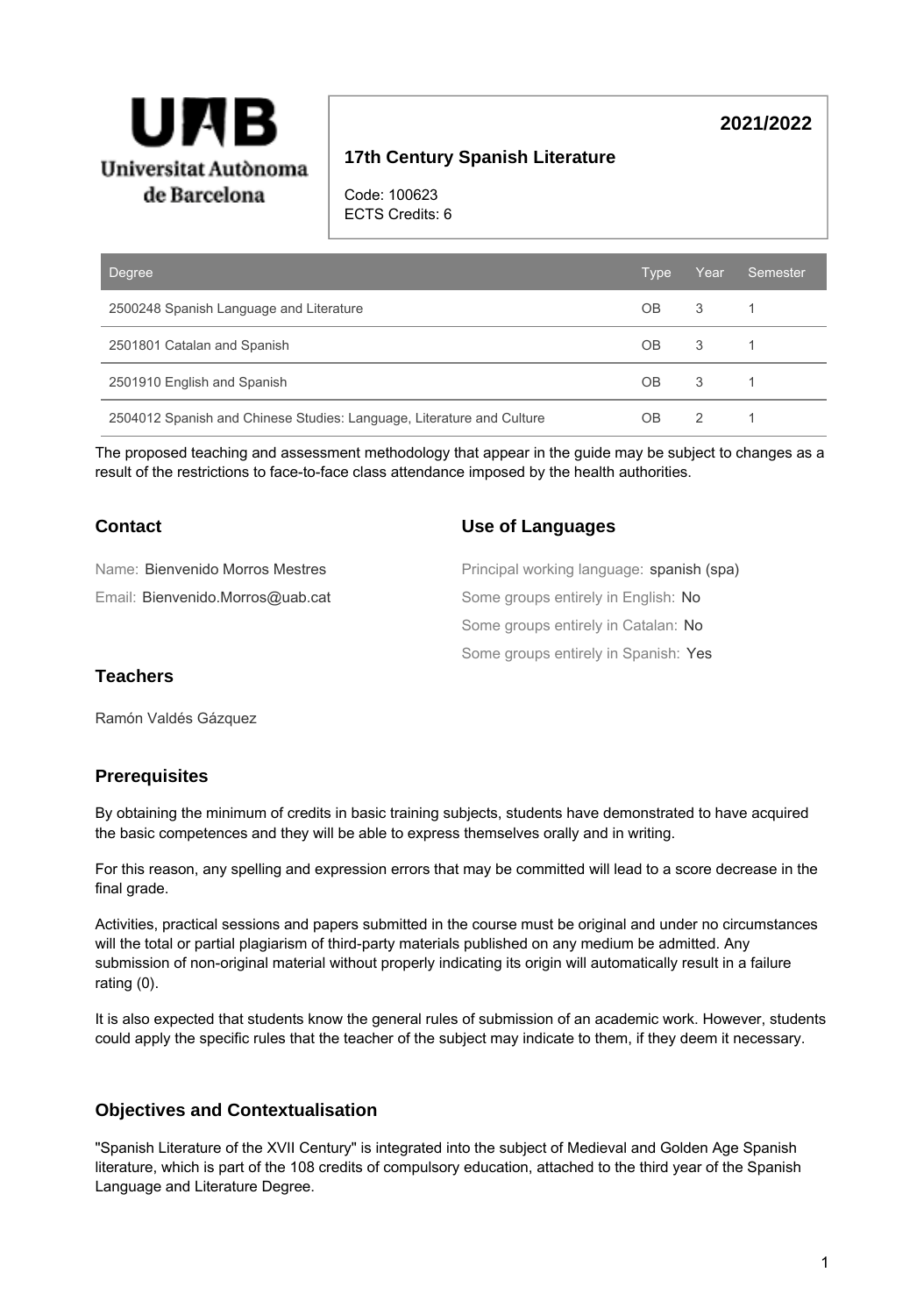The specific and formative objectives of the subject are:

- Knowing and interpreting the 17th century authors and literary texts.
- Applying the knowledge acquired from the literary production environment (textual transmission, scenographic resources, audience, oral culture, living circumstances of the authors, historical and political circumstances, etc.) to the analysis of literary texts and to a specific text.
- Commenting fragments of texts or texts of the main literary genres and subgenres of the seventeenth century in Spain.
- Identifying the presence of classical or foreign poetic traditions in Spanish literary texts.
- Identifying the presence of previous Spanish literary traditions in seventeenth century Spanish literary texts.
- Identifying the presence of seventeenth century literary texts in later texts of Spanish or foreign literature.
- Analyzing and identifying the presence of aesthetic criteria in the historical evaluation of seventeenth century Spanish literature.

# **Competences**

Spanish Language and Literature

- Demonstrate knowledge of the history of Spanish and Latin American literature, with special attention to the evolution of genres, movements, trends, trends and styles, and relate them to their historical, artistic and ideological context.
- Master the techniques and methods of literary text analysis and critical analysis of works as a whole and its related disciplines: rhetoric and poetics.
- Students must be capable of collecting and interpreting relevant data (usually within their area of study) in order to make statements that reflect social, scientific or ethical relevant issues.
- Students must be capable of communicating information, ideas, problems and solutions to both specialised and non-specialised audiences.
- Students must develop the necessary learning skills to undertake further training with a high degree of autonomy.

Catalan and Spanish

- Demonstrate knowledge of the history of Spanish and Latin American literature, with special attention to the evolution of genres, movements, trends, trends and styles, and relate them to their historical, artistic and ideological context.
- Master the techniques and methods of literary text analysis and critical analysis of works as a whole and its related disciplines: rhetoric and poetics.
- Students have the ability to gather and interpret relevant data (normally within their study area) to issue judgments that include reflection on important issues of social, scientific or ethical.
- Students must be capable of communicating information, ideas, problems and solutions to both specialised and non-specialised audiences.
- Students must develop the necessary learning skills in order to undertake further training with a high degree of autonomy.

English and Spanish

- Demonstrate knowledge of the history of Spanish and Latin American literature, with special attention to the evolution of genres, movements, trends, trends and styles, and relate them to their historical, artistic and ideological context.
- Master the techniques and methods of literary text analysis and critical analysis of works as a whole and its related disciplines: rhetoric and poetics.
- Students have the ability to gather and interpret relevant data (normally within their study area) to issue judgments that include reflection on important issues of social, scientific or ethical.
- Students must be capable of communicating information, ideas, problems and solutions to both specialised and non-specialised audiences.
- Students must develop the necessary learning skills in order to undertake further training with a high degree of autonomy.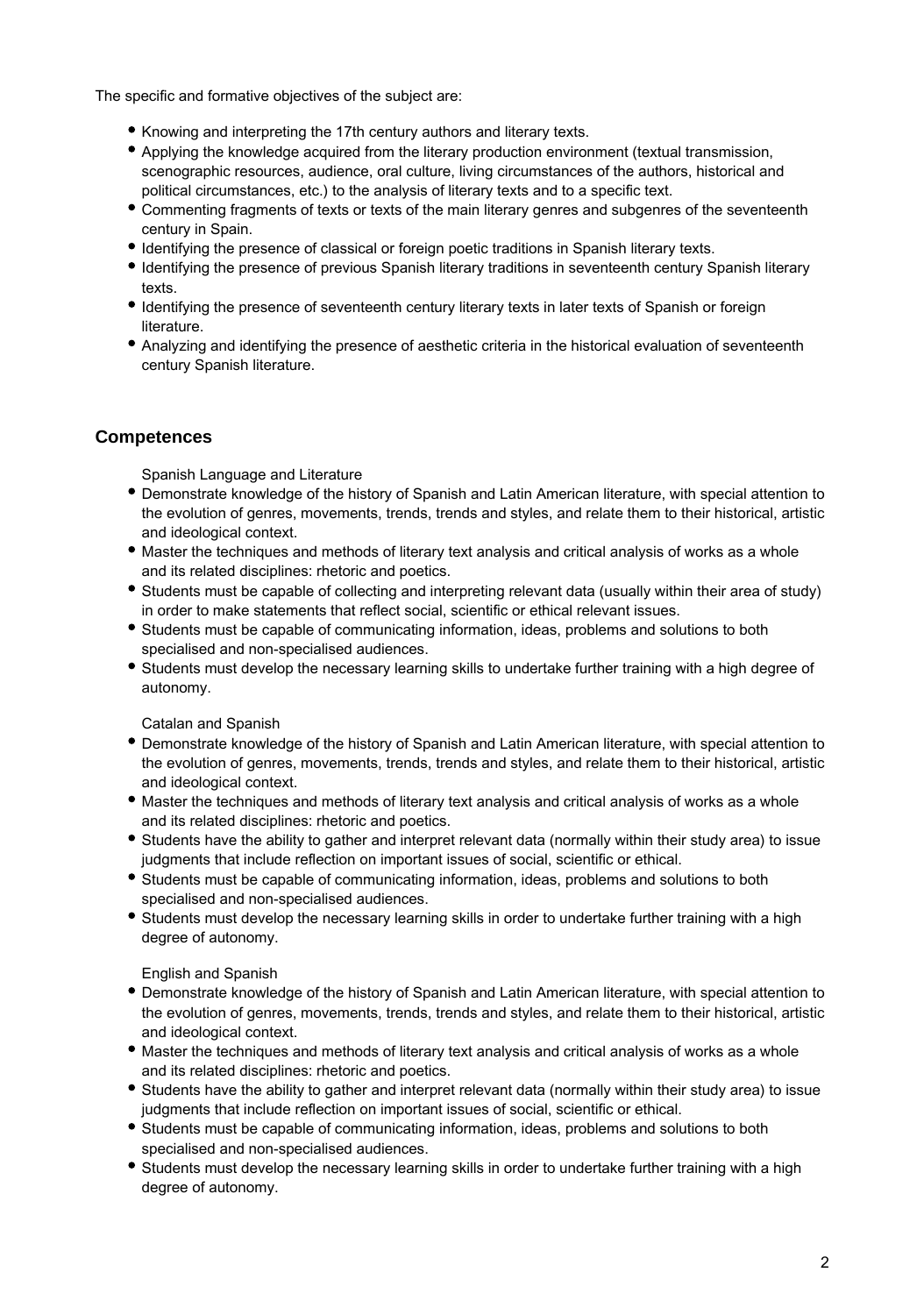Spanish and Chinese Studies: Language, Literature and Culture

- Comment on literary texts in Spanish and in Chinese, situate them historically and relate them to the literary trends to which they belong.
- Students must be capable of collecting and interpreting relevant data (usually within their area of study) in order to make statements that reflect social, scientific or ethical relevant issues.
- Students must be capable of communicating information, ideas, problems and solutions to both specialised and non-specialised audiences.
- Students must develop the necessary learning skills to undertake further training with a high degree of autonomy.
- Use techniques for compilation, organisation and use of information and documentation with precision.

# **Learning Outcomes**

- 1. Comment on a seventeenth century text with figures of thought and expression.
- 2. Comment text seventeenth century with figures of thought and expression.
- 3. Contextualise the production of seventeenth century Spanish literature from an ideological and social viewpoint.
- 4. Critically interpret literary works take into account the relationships between different areas of literature and its relationships with human, artistic and social areas.
- 5. Critically interpret literary works, taking into account the relationships between the different areas within literature and their relationship to humanistic, artistic and social areas.
- 6. Critically interpreting literary works taking into account the relationships between the different areas of literature and its relationships with human, artistic and social areas.
- 7. Discriminate and analyze the main features of the genres of Spanish literature of the seventeenth century.
- 8. Identify and analyse the main characteristic of Spanish literary genres from the seventeenth century.
- 9. Interpret literary works critically taking into account the relations between the different areas of literature and its relation to human, artistic and social areas.
- 10. Present work in formats adapted to demands and personal styles, both individual and in small groups.
- 11. Present works in formats tailored to the needs and personal styles, both individual and small group.
- 12. Relate different literary aspects of works of the Spanish literature of the sixteenth century.
- 13. Relate different literary aspects of works of the seventeenth-century Spanish literature.
- 14. Relate the literary aspects of different works of seventeenth century Spanish literature.
- 15. Select and gather together the basic critical biography for the field of study with the main works and authors for the subject.
- 16. Socially and ideologically the seventeenth century literary contextualizing.
- 17. Submitting works in accordance with both individual and small group demands and personal styles.
- 18. Use suitable terminology when drawing up an academic text.
- 19. Use the adequate terminology in the construction of an academic text.
- 20. Using suitable terminology when drawing up an academic text.

## **Content**

- 1. Introduction and generalities
- 2. The prelopesco theater
- 3. The text and the theatrical performance in the 17th century
- 4. The XVII century theater: lope de vega and the new comedy
- 5. The fiction prose
- 6. Introduction to the poetry of the xvii: diffusion, new genres and generations
- 7. Poetry of the XVII. Aragonese and andalusian classicism
- 8. Lope and gongora in their poetic beginning
- 9. Gongora: his new poetry and the arguments about it
- 10. Francisco de Quevedo
- 11. The prose of ideas
- 12. Calderón de la Barca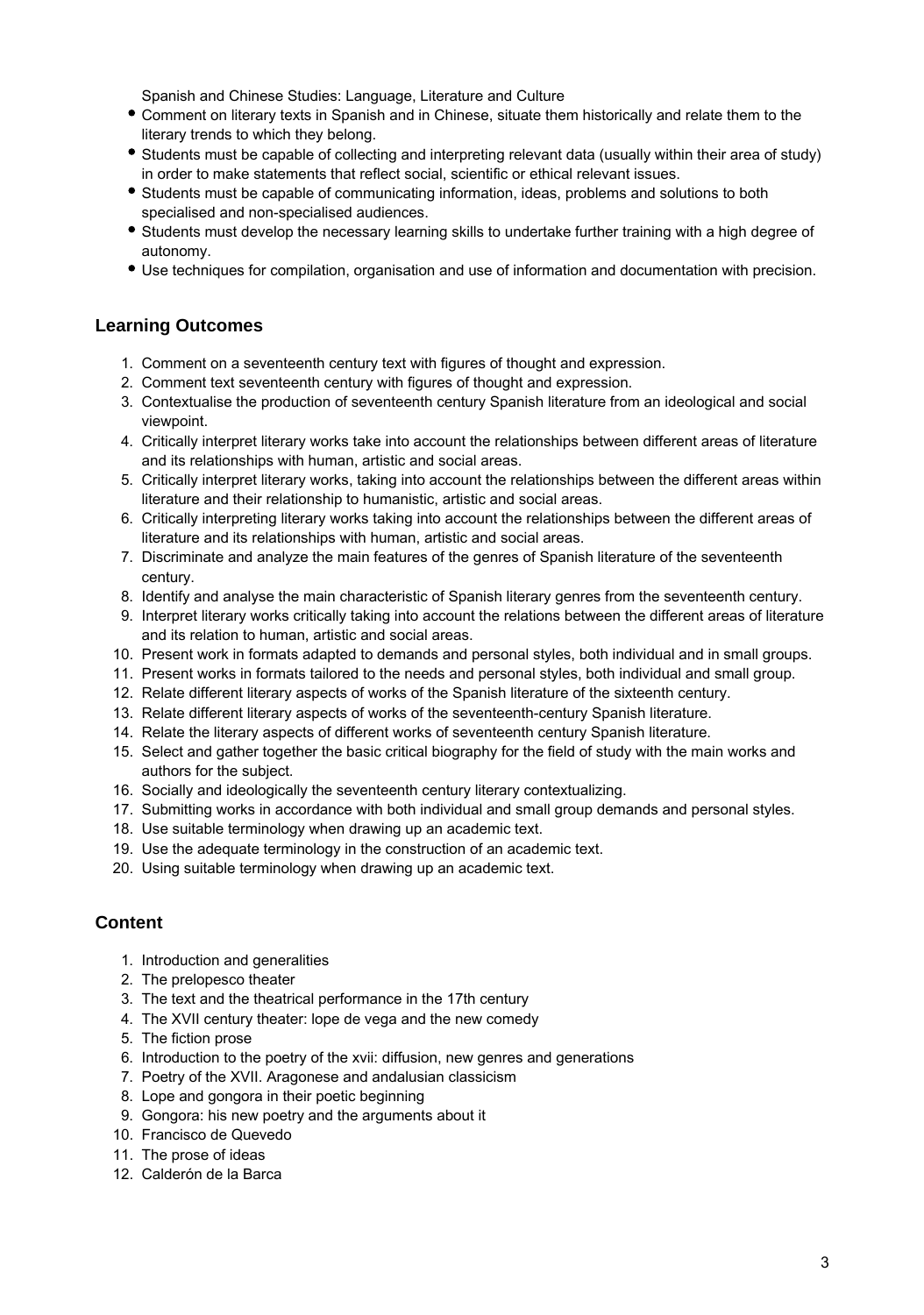# **Methodology**

The learning time of this subject by the students is approximately distributed as follows:

- Directed activities (35%). These activities are divided into master classes and seminars and classroom practices led by the faculty, in which theoretical explanation is combined with discussion of all types of texts.

- Supervised activities (10%). These tutorials are programmed by the teacher, dedicated to correcting and commenting on problems at different levels of literary analysis.

- Autonomous activities (45%). These activities include both time devoted to individual study and production of reviews, papers and analytical comments written, as well as oral presentations.

- Evaluation activities (10%). The evaluation of the subject will be carried out through written tests.

Annotation: Within the schedule set by the centre or degree programme, 15 minutes of one class will be reserved for students to evaluate their lecturers and their courses or modules through questionnaires.

### **Activities**

| <b>Title</b>                                             | <b>Hours</b> | <b>ECTS</b> | <b>Learning Outcomes</b> |
|----------------------------------------------------------|--------------|-------------|--------------------------|
| <b>Type: Directed</b>                                    |              |             |                          |
| Master classes and seminars                              | 46           | 1.84        | 16, 7, 20, 13            |
| <b>Type: Supervised</b>                                  |              |             |                          |
| Prepararation of a written paper on the Golden Age prose | 45           | 1.8         | 16, 7, 20, 17, 13        |
| Type: Autonomous                                         |              |             |                          |
| Prepararation of a written paper on the Golden Age prose | 28           | 1.12        | 16, 7, 20, 13            |
| Prepararation of a written test about theory             | 28           | 1.12        | 16, 7, 20, 13            |

### **Assessment**

The evaluation of the subject will be carried out starting from the realization of a series of activities in which the following aspects will be evaluated:

- The assimilation of theoretical contents;
- the practical application of the contents;
- attendance and participation in class.

The following activities are required for the evaluation:

- a test for evaluating the assimilation of theoretical contents (25%),
- a check to verify the practical application in text comments (25%) and
- a final work (50%).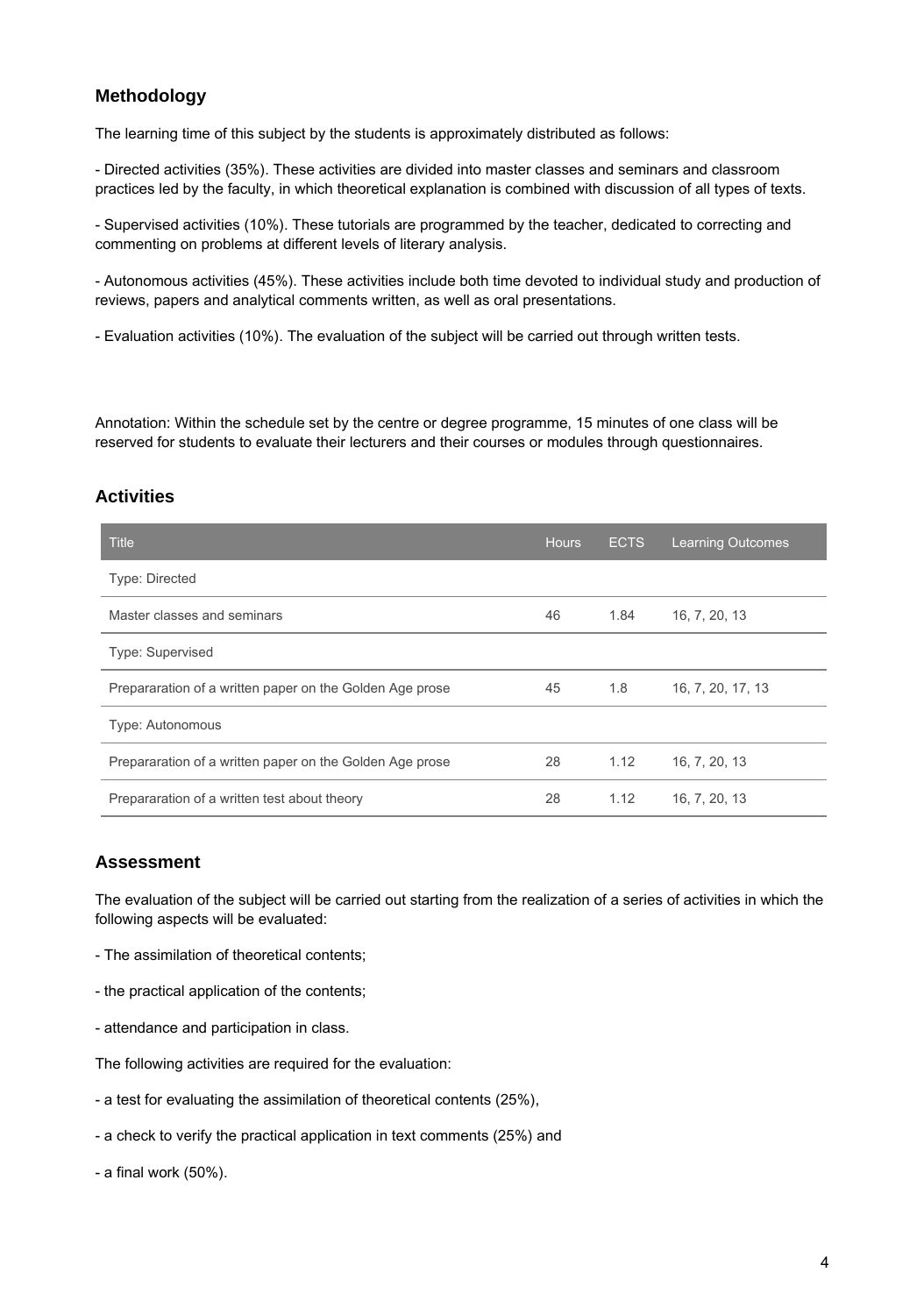The professor of the subject will establish minimum requirements on the basis of which the student will be able to overcome it.

To pass the subject all the evaluation activities must be done within the time allowed. The minimum admission grade required to pass each of the practical activities,considering it on the average, must be equal to or greater than 3.5 points.

The students who do not perform any of the activities or tests will be considered "Not evaluated". The preparation of an activity implies the students' will to be evaluated in the subject and, therefore, their presentation to the evaluation and corresponding call.

Students may apply for re-evaluation only in the case they have not performed or have suspended those activities that don't involve more than 35% of the total of the evaluation. In no case may the final work be repeated in the re-evaluation.If the work is suspended, the subject can only be approved when the average with the other evaluation activities allows it.

The completion of spelling, expression, lexicon and syntax errors will have a penalty of 0.25 on the final grade of each activity.

Obviously the papers submitted must be original and under no circumstances will the total or partial plagiarism of third-party materials published on any medium be admitted.

In the event of a student committing any irregularity that may lead to a significant variation in the grade awarded to an assessment activity, the student will be given a zero for this activity, regardless of any disciplinary process that may take place. In the event of several irregularities in assessment activities of the same subject, the student will be given a zero as the final grade for this subject.

In the event that tests or exams cannot be taken onsite, they will be adapted to an online format made available through the UAB's virtual tools (original weighting will be maintained). Homework, activities and class participation will be carried out through forums, wikis and/or discussion on Teams, etc. Lecturers will ensure that students are able to access these virtual tools, or will offer them feasible alternatives.

# **Assessment Activities**

| <b>Title</b>                                                | <b>Weighting</b> |                |      | Hours ECTS Learning Outcomes                                             |
|-------------------------------------------------------------|------------------|----------------|------|--------------------------------------------------------------------------|
| Comment a text                                              | 25%              | $\overline{1}$ | 0.04 | 2, 1, 16, 3, 7, 8, 15, 20, 18, 19, 6, 4, 5, 9,<br>17, 11, 10, 12, 13, 14 |
| Coursework on some aspect related to the<br>subject         | 50%              | $\overline{1}$ | 0.04 | 2, 1, 16, 3, 7, 8, 15, 20, 18, 19, 6, 4, 5, 9,<br>17, 11, 10, 12, 13, 14 |
| a test to evaluate tha assimilation<br>theoretical contents | 25%              | $\overline{1}$ | 0.04 | 2, 3, 16, 7, 8, 20, 18, 19, 6, 4, 5, 9, 17, 11,<br>10, 13, 14            |

## **Bibliography**

COMPULSORY AND OPTIONAL READINGS \*

(These, or similar, will be discussed in class, optionals are marked with an asterisk).

Miguel de Cervantes:

Novelas ejemplares, ed. Jorge García López, Crítica, Barcelona, 2001. Lope de Vega: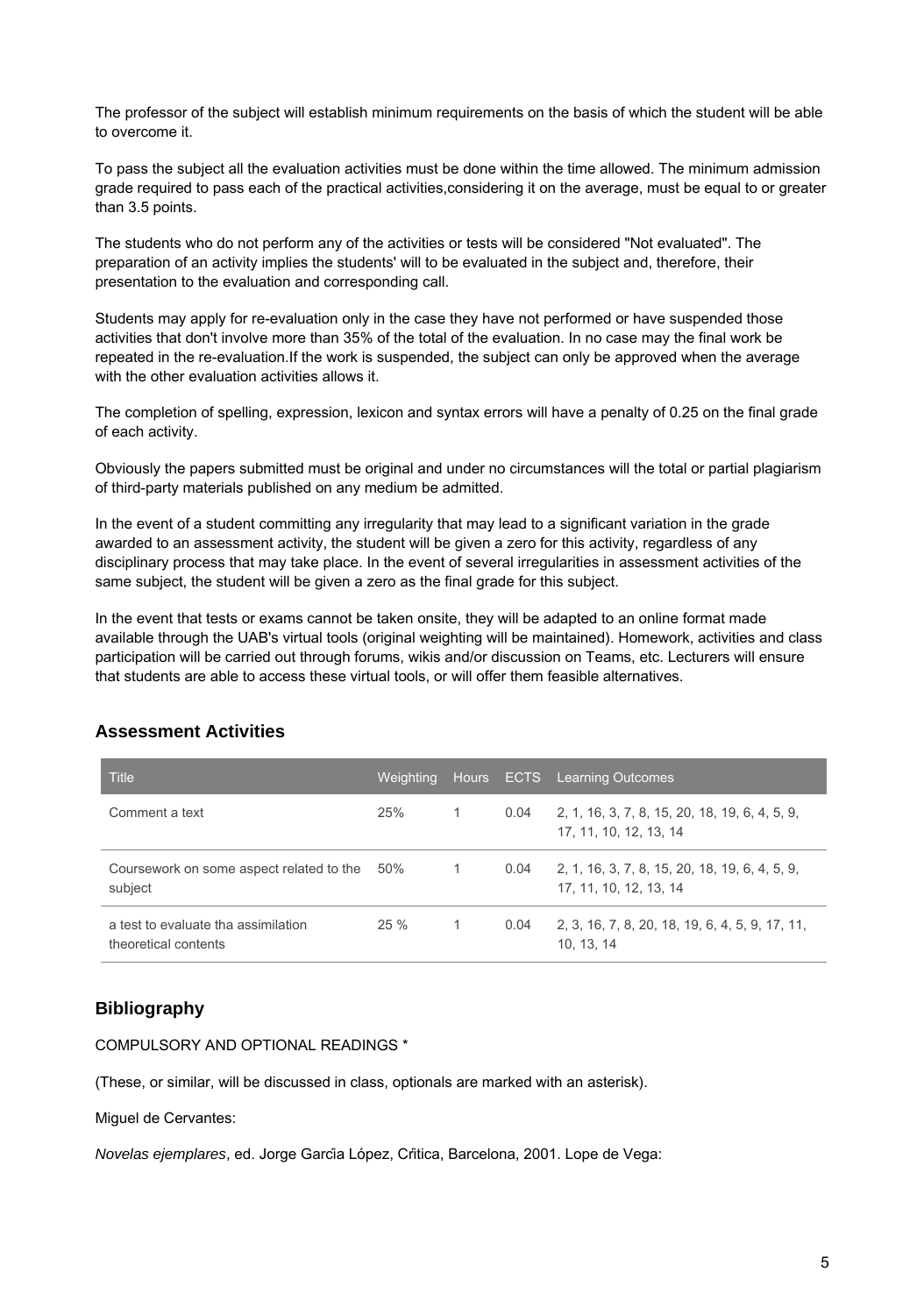-La fe rompida\* y La batalla del honor\*, ed. Ramón Valdés, en la Parte IV y Parte VI de las comedias de Lope de Vega, Milenio, Lérida, \* y 2005. [Estas obras de Lope estarán disponibles gratuitamente para el alumno a través del CAMPUS VIRTUAL]

-El perro del hortelano, ed. Mauro Armiño, Cátedra, Madrid, 2001.

-El caballero de Olmedo, ed. Francisco Rico, Cátedra, Madrid, 1983.

-El castigo sin venganza, ed. Alejandro García Reidy, Crítica, Barcelona, 2010.

Andrés Fernández de Andrada, Epistola moral a Fabio, ed. D. Alonso, estudio preliminar Juan F. Alcina y Francisco Rico, Editorial Crítica (Biblioteca Clásica, 58), Barcelona, 1993.

Luis de Góngora:

Micó, José María, El Polifemo de Luis de Gongora. Ensayo de critica e historia literaria, Península, Barcelona, 2001.

Alonso, Dámaso, Gongora y el Polifemo, Gredos, 1967, Madrid, 3 vols. Reed. 1974. [El tercer volumen incluye la edición ampliamente comentada del Polifemo]

Góngora, Luis de. Fabula de Polifemo y Galatea, ed. de Alexander A. Parker, Cátedra, Madrid, 1983. Francisco de Quevedo:

All the texts included in the student's book are mandatory readings, but the following editions of Quevedo are advisable:

"Un Heraclito cristiano", "Canta sola a Lisi" y otros poemas, ed. de Lía Schwartz e Ignacio Arellano, Crítica, Barcelona, 1998.

Arellano, Ignacio, Poesia satirico burlesca,EUNSA, Pamplona, 1984. Reed. revisada en Iberoamericana-Vervuert, Madrid-Frankfurt am Main, 2003.

Quevedo, Los suenos, ed. I. Arellano, Cátedra, Madrid, 2010. Pedro Calderón de la Barca: La vida es sueno (hay varias ediciones de calidad): - Ed. Ciríaco Morón, Cátedra, Madrid, 1978.

- Ed. Evangelina Rodríguez Cuadros, Espasa-Calpe, Madrid, 1990.

- Ed. José M. Ruano de la Haza, Castalia, Madrid, 1994.

- Ed. Enrique Rodríguez Cepeda, Akal, Madrid, 1999.

El gran teatro del mundo\*, ed. John Allen y D. Ynduráin, estudio preliminar D. Ynduráin, Crítica, Barcelona, 1997. (También puede utilizarse la ed. de Ynduráin en Alhambra, Madrid, 1981).

Libro del alumno.

All literary texts and complementary materials included in it are mandatory readings.

REFERENCE MANUALS

Jones, R. O., Historia de la literatura espanola, 2, Siglo de Oro: prosa y poesia, Ariel, Barcelona, 1974.

Rico, Francisco, dir., Historia y Critica de la literatura espanola, Crítica, Barcelona, 1980-

----, vol. II: Francisco López Estrada. Siglos de Oro: Renacimiento (y Primer suplemento, 1991);

----, Vol. III: Bruce W. Wardropper. Siglos de Oro: Barroco (y Primer suplemento, editado por Aurora Egido, 1992).